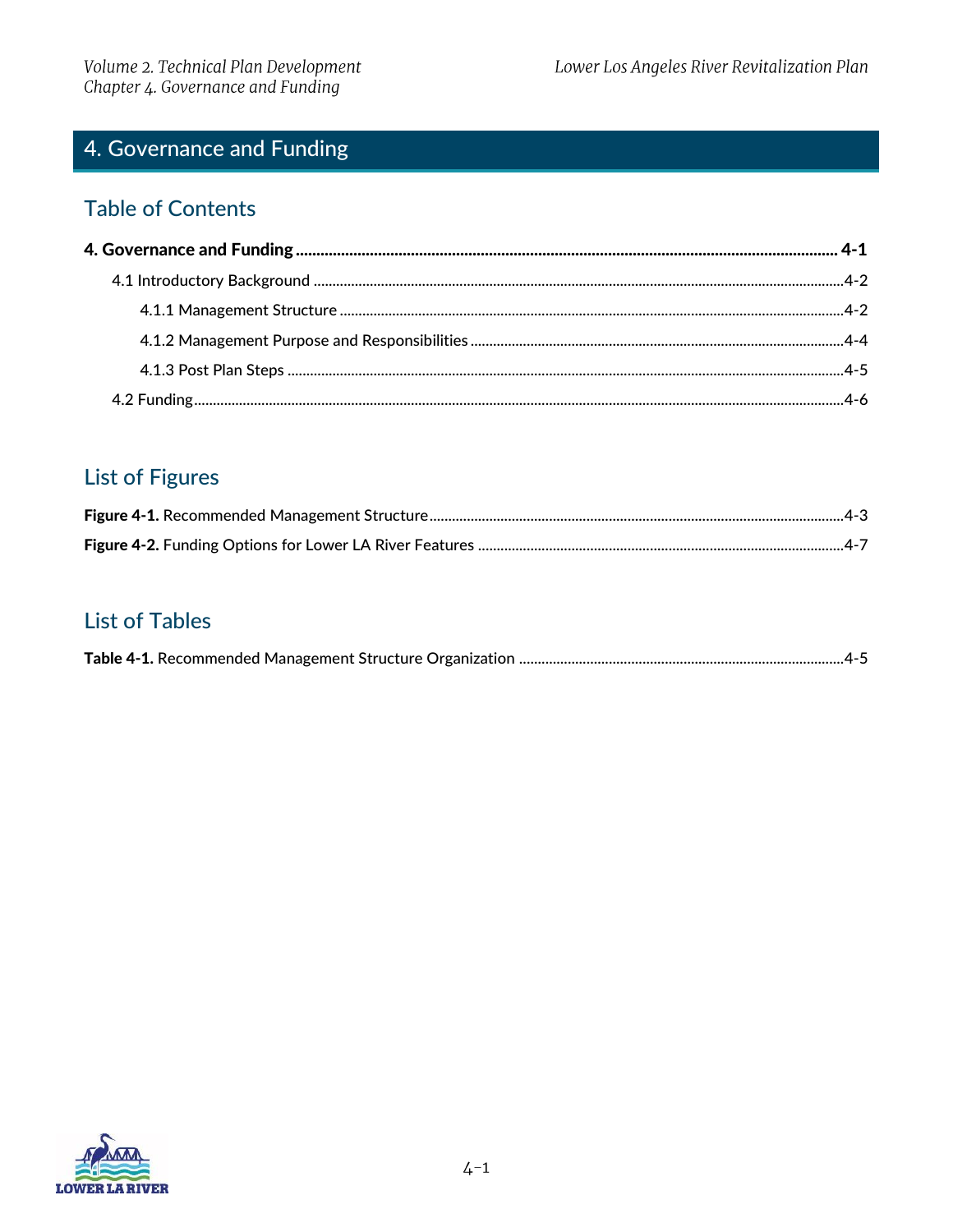### <span id="page-1-0"></span>4.1 Introductory Background

Several of the topics and ideas conveyed by the Working Group relate to the implementation of the Plan. Those key topics include the following:

- Funding and financing
- Management and operations of a governance organization
- Partners, stewards, and technical experts involved in developing and moving projects forward
- Environmental compliance and permitting to ensure benefits are optimized and impacts are minimized or avoided
- Data and metrics tracking
- Integrating overall programs with proposed plans and regional/local priorities

The recommended management organization within the Plan and this Chapter is intended to facilitate implementation by providing program and project advice to applicants. Through the organizational process discussed below, the following Working Group ideals will be considered:

- Promotion of equitable investment among River communities
- Establishment of cohesive governance benefiting overall river revitalization
- Highlighting of incentives for urban greening
- Facilitation of multi-jurisdiction collaboration
- Consideration of the Plan's safety and security guidelines
- Incorporation of sustainable operations and maintenance
- An engaged public and community-driven process that embraces implementation of multi-participant projects

Successful implementation will also require financial strategies that help provide adequate funding for the Plan. To this end, the Working Group has established the following priorities:

- Identification of a range of funding sources and associated project types associated with grants, capital improvements programs, and agency missions
- Sustainable and feasible capital projects
- Realistic range of project sizes and scales
- Integrated programs that can leverage economies of scale
- Coordinated public/private partnerships

It is anticipated that the recommended Implementation Advisory Group's structure and activities will lead to implementation outcomes that benefit communities in a socially-driven process.

#### <span id="page-1-1"></span>4.1.1 Management Structure

In developing a recommended management structure for the Lower Los Angeles River Revitalization Plan, the Working Group reviewed several examples of management structures that have been used throughout the nation. These range from simple 1-2 committee structures to more complicated, multi-layer organization charts. The resulting, recommended structure offers elements that combine related groupings of roles and functions in a transparent body with public, community, stakeholder, and agency representation. Called the *Lower Los Angeles River Implementation Advisory Group*, the structure is shown below.

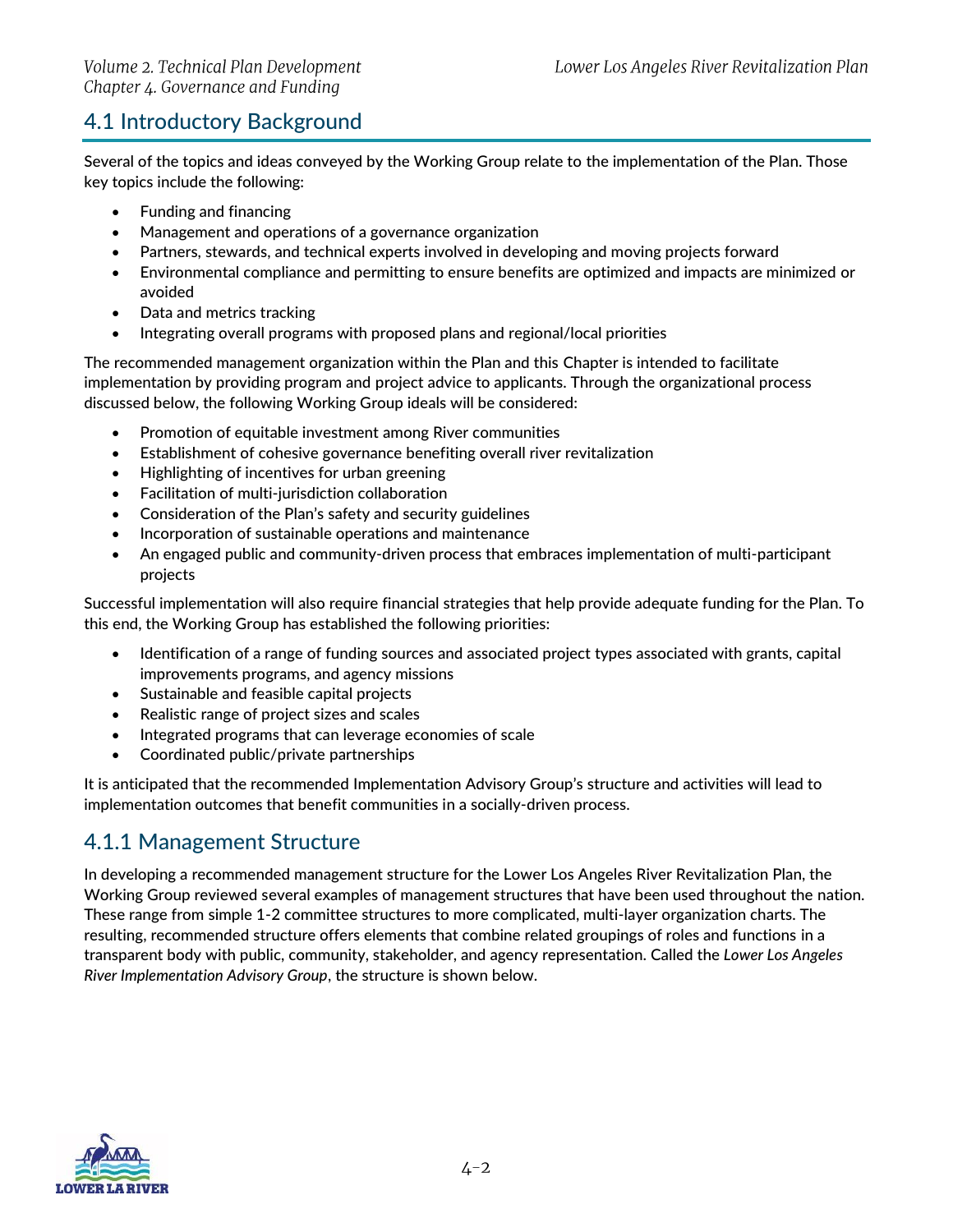

Figure 4-1. Recommended Management Structure

Chair

Community

Representation

<span id="page-2-0"></span>The Lower Los Angeles River Implementation Advisory Group (IAG) is intended to facilitate implementation by providing program and project advice to applicants. The following Working Group ideals will be incorporated:

- Promotion of equitable investment among River communities
- Establishment of cohesive governance benefiting overall river revitalization

Infrastructure **Committee Chai** 

Eco-restoration, Habitat,

Recreation/Parks/Trails

& Reuse

**Water Quality, Conservation** 

- Highlighting of incentives for urban greening
- Facilitation of multi-jurisdiction collaboration
- Consideration of the Plan's safety and security guidelines
- Incorporation of sustainable operations and maintenance
- An engaged public and community-driven process that embraces implementation of multi-participant projects

The IAG incorporates widespread representation from agencies, non-profit organizations, stakeholders, and members of the public. Each committee or sub-group has a chairperson, and each of the fifteen cities has a

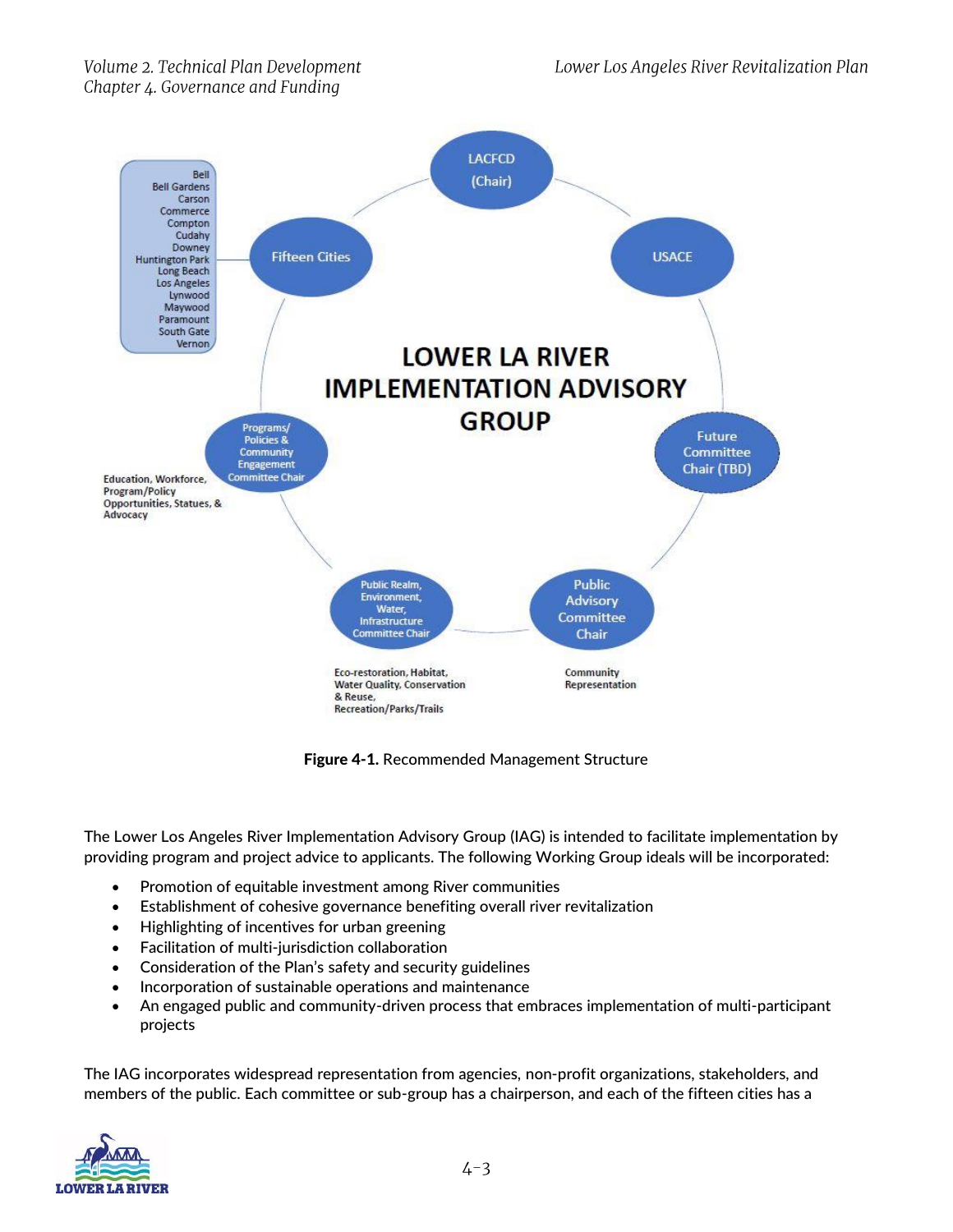representative. Future committees would be added as needed. The LA County Flood Control District would be the overall chair of the IAG.

### <span id="page-3-0"></span>4.1.2 Management Purpose and Responsibilities

Upon completion of the Lower Los Angeles River Revitalization Plan, in its role as an advisory body, the IAG will strive to reach consensus on issues presented before them, but ultimately, individual entities with jurisdiction along the river corridor will continue to have decision-making authority.

Once established, the Implementation Advisory Group would define their purpose and role based on the following items:

- Provide an open and accessible public venue for discussion of proposed projects/programs related to the Lower LA River and ensure that stakeholders continue to have a voice in plan implementation;
- Ensure proposed projects/programs are consistent with the goals, objectives, and priorities of the Lower LA River Revitalization Plan;
- Maximize multi-use opportunities and community benefits by encouraging collaboration among the many project proponents, communities, and organizations in the project area;
- Advocate for the value of the Plan by helping its members and surrounding cities and communities understand and value the Plan;
- Identify a group to implement the Watershed Education Program;
- Develop and maintain a "to-do" list that is continually updated and that will help keep the IAG robust, active, and transparent.

Notably, advisory decisions of the IAG would be informed by the following:

- The Revitalization Plan
- Agency responsibilities
- Committee recommendations

In its role as an advisory body, the IAG will strive to reach consensus on issues before them, but ultimately, individual entities with jurisdictional responsibilities along the river corridor will continue to have decision-making authority. While advisory decisions need to be consistent with the Plan's recommendations, they cannot override actions within member agencies' authority.

[Table 4-1](#page-4-1), "Recommended Management Structure Organization," below, expands the areas of responsibilities of the various committees shown in Figure 4-1.

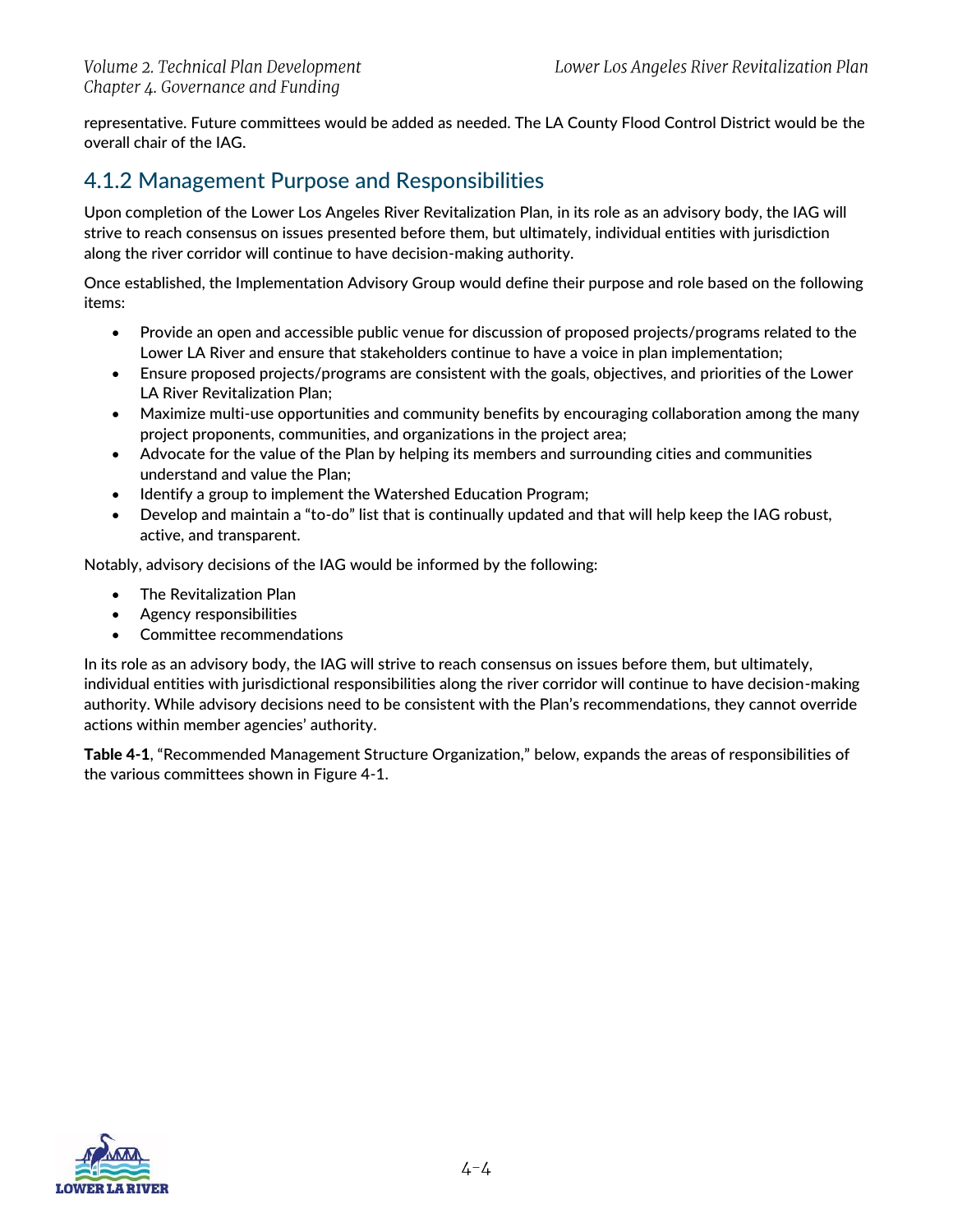| Table 4-1. Recommended Management Structure Organization |  |
|----------------------------------------------------------|--|
|----------------------------------------------------------|--|

<span id="page-4-1"></span>

| Entity                                                                 | <b>Area of Responsibility</b>                                                                                                                                                                                                                  |
|------------------------------------------------------------------------|------------------------------------------------------------------------------------------------------------------------------------------------------------------------------------------------------------------------------------------------|
| LACFCD, USACE, and City<br>representatives                             | Representation by the jurisdictional agencies; all fifteen cities as<br>participating representatives; LACFCD would be the overall chair                                                                                                       |
| <b>Public Advisory Committee</b>                                       | Representation by community groups, NGOs, stakeholders, and the<br>public; evaluates proposed programs/projects and provides input<br>pertaining to the overall IAG including community health/identity<br>and community interests             |
| Public Realm, Environment, Water, &<br><b>Infrastructure Committee</b> | Evaluates and advocates for infrastructure opportunities related to<br>ecosystem restoration, habitat, water quality/conservation/reuse,<br>and recreation/parks/trails                                                                        |
| Programs/Policies & Community<br><b>Engagement Committee</b>           | Evaluates and advocates proposed programs and policies for<br>workforce, land use, and education opportunities that are<br>consistent with the Plan and local/regional/flood risk statutes;<br>engages the community and develops partnerships |
| <b>All Committees</b>                                                  | All committees include overall consideration for community<br>stewardship, equity issues, and outreach                                                                                                                                         |

# <span id="page-4-0"></span>4.1.3 Post Plan Steps

Once the Los Angeles River Revitalization Plan is formally approved, the Implementation Advisory Group would be established with committees consisting of current Working Group Members, with potential augmentation after the process gets underway. Subsequent steps include:

- Goals, objectives, and roles of the IAG would be reviewed and modified as necessary
- Guidelines and protocols for implementation of projects would be developed
- A group to implement the Watershed Education Program would be identified

Since the Implementation Advisory Group cannot fund or fully implement projects, a two-phase process is envisioned:

- Phase 1 is the Implementation Advisory Group—an advisory body that advances implementation of the Revitalization Plan but recognizes that it is not a funding body nor does it have project implementation authority. It operates in a manner similar to the Los Angeles River Cooperation Committee (RCC).<sup>1</sup> Projects proposed for consideration may be brought to the attention of the IAG by member agencies, outside agencies, stakeholders, governmental and non-governmental organizations, and the public. The IAG then offers advice and recommendations consistent with their respective committees and agencies' responsibilities so that—when a project is eventually submitted to the County or a city for permitting, for example—implementation of the project is facilitated.
- Phase 2 creates a centralized District or Joint Powers Authority with funding and decision-making authority. At an appropriate time, the IAG will consider current models for implementation. During this time, the IAG will also consider ways to provide staffing along the river to meet educational and safety needs.

<sup>&</sup>lt;sup>1</sup> The Los Angeles River RCC is an advisory body made up of LACFCD, the City of Los Angeles, and USACE for projects within the City of LA.



 $\overline{a}$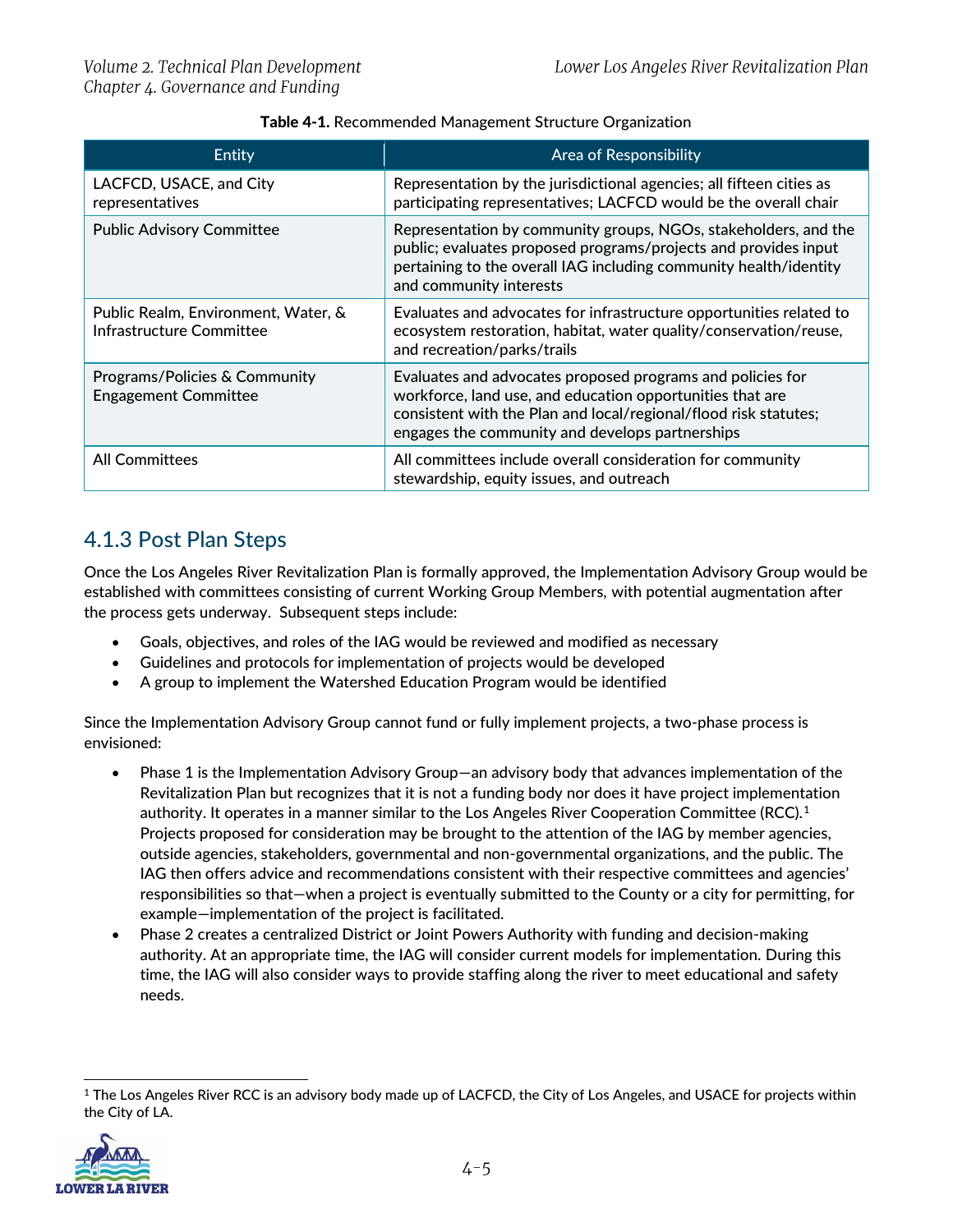## <span id="page-5-0"></span>4.2 Funding

A critical element for successful project implementation along the Lower Los Angeles River is to maximize potential funding for projects. Funding will be an ongoing issue that should be approached broadly and creatively. There are opportunities to leverage existing funding sources in a number of ways including, for example, public/private partnerships, asset acquisition, and revenue-generating programs. Certain monies such as the State Revolving Fund can be borrowed against and be subsequently used to qualify for additional funds.

In developing potential funding sources, the Working Group has established the following priorities:

- Identification of a range of funding sources and associated project types associated with grants, capital improvements programs, and agency missions
- Sustainable and feasible capital projects
- Realistic range of project sizes and scales
- Integrated programs that can leverage economies of scale
- Coordinated public/private partnerships

[Figure 4-2](#page-6-0), "Funding Options for Lower LA River Features," presents a matrix to assist in selecting the most likely sources for initial funding for the following categories of projects:

- Parks and Open Space
- River Modifications
- Bridges and Trails
- Water Quality Projects
- Operation and Maintenance

The check marks with circles shown in the figure represent the more likely sources of funding within any one project type. For example, water quality projects may have their best source of funding through the Safe, Clean Water Program, but could also potentially be funded through a variety of other sources, including: Caltrans' Cooperative Implementation Agreements; Water Quality, Supply, and Infrastructure Improvement grants; future Water Board grants, EPA grants, and joint funding with watershed groups.

Funding for specific project types should initially be sought from the sources that target those projects. The County's Water Resilience funding measure would fund water quality and water supply projects; park bond monies would be used for parks and open space; transportation funding sources would fund bridges and trails; and existing funding such as LACFCD, USACE, and city and county general funds would be used for river improvement and O&M projects. Project managers should pursue opportunities to supplement these sources of funding with federal and state grants, and future bonds. The matrix will be helpful in determining which of the potential funding sources would be most applicable to the various project types. It would therefore be necessary to continually update the funding source list as legislation and opportunities change.

Importantly, there is an opportunity to leverage various funds by "mixing and matching" a combination of funding sources. Park bonds and transportation bonds could prove especially useful avenues to pursue. Park improvements and related multi-benefit projects could be funded through the use of park bonds and grants. Project managers could coordinate bridge and trail planning with Gateway Council of Government (COG) corridor studies. Multi-purpose trails could be funded through Metro funds. Trails and bridges could be funded through Caltrans. Future monies generated through the County's Water Resilience funding measure could be used for site acquisition for multi-benefit projects. Metro funds could be used to create open spaces tied to green streets. Additional grant monies for trails could be applied for through state and federal grants.